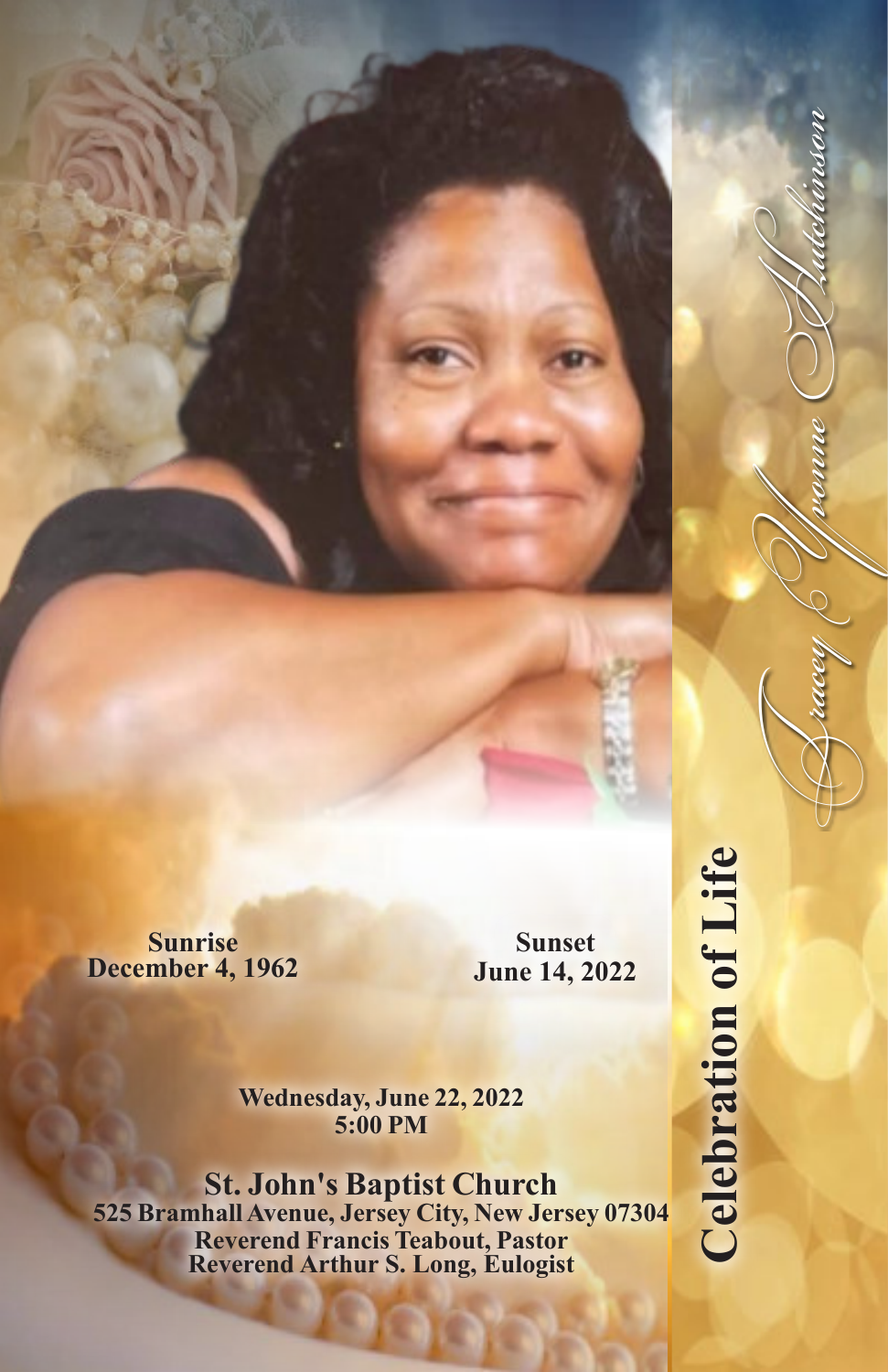Vituary

**Tracey Yvonne Hutchinson** was born in Jersey City, New Jersey on December 4th, 1962, the third child to the late Sam Hutchinson Jr. and Mary Lucille (Hooks) Hutchinson. On the early evening of June 14th, Tracey peacefully transitioned from here to join her Heavenly Father. Knowing the life that Tracey lived, we all can imagine that she was welcomed with opened arms.

Tracey was raised in Jersey City, along with her six siblings. While growing up in Jersey City, Tracey attended Public School 17 and William L. Dickerson High School. After graduating from high school, Tracey attended St. Peter's College. There, she received the education and skills to prepare her for the various jobs and career opportunities. She began her career as a Certified Nurse Assistant at St. Ann's Nursing Home. Years later, she was gainfully employed with Banker's Trust and Paine Webber. In 2003, Tracey joined the Treasury Department of the City of Jersey City. During her nineteen years there, she successfully worked her way up to become a department supervisor, which she truly loved.

As a young adult, Tracey accepted the Lord Jesus as her personal savior. She faithfully served at Jerusalem Baptist Church of Jersey City, Holy Ghost Tabernacle Ministeries and Faith Temple Baptist Church. It was at Holy Ghost Tabernacle Ministries where she met her loving husband, Alfred Robinson. During her final years, she was a devoted Christian member at Promised Land Baptist Church of Newark, New Jersey, under the leadership of Pastor Arthur S. Long, Jr. It was also there where she married the love of her life.

Tracey enjoyed and loved cooking, baking, and being around her family and friends. Most of all, she cherished her daughter, Jasmine and truly loved spending time with her grandchildren. They all provided her with plenty of laughter and heartfelt love.

Tracey will definitely be missed for her many delicious desserts, warm smiles, great conversations, and keeping it real with folks. In addition, she will be missed for those final words to us all, "See you later alligator."

Tracey is preceded in death by her father Sam Hutchinson Jr. Tracey leaves to cherish her fond memories, her devoted husband Alfred Robinson. Three loving daughters: Jasmine Shaw, Chanel (Rodney) Gilmore, Zakia Gregory. Her mother: Lucille Hutchinson. Eight grandchildren: Yasmeen McDonald, Tatyana Shaw, Mia Lambert, La'Sha Kirk, Chaney Gilmore, Za'Miyah Watts, and Da'Vion Womack. A great granddaughter: Keona Kirk. Two Godsons: Rev. Arthur S. and Nasir Dutton. A Goddaughter: Tiffany Holmes. Three sisters: Roxanne, Glenda, and Bridgette Hutchinson. Three Brothers: Edward (Joanne), Raymond Hutchinson, and George Brown. Her sister-in-law: Jocelyn Sumter. Brothers-in-law: Larry (Paulette) Robinson, William (Shirley) Robinson Jr. Two nieces: Rasheema Hutchinson and Samira Washington, along with a host of aunts, uncles, nephews, cousins and friends.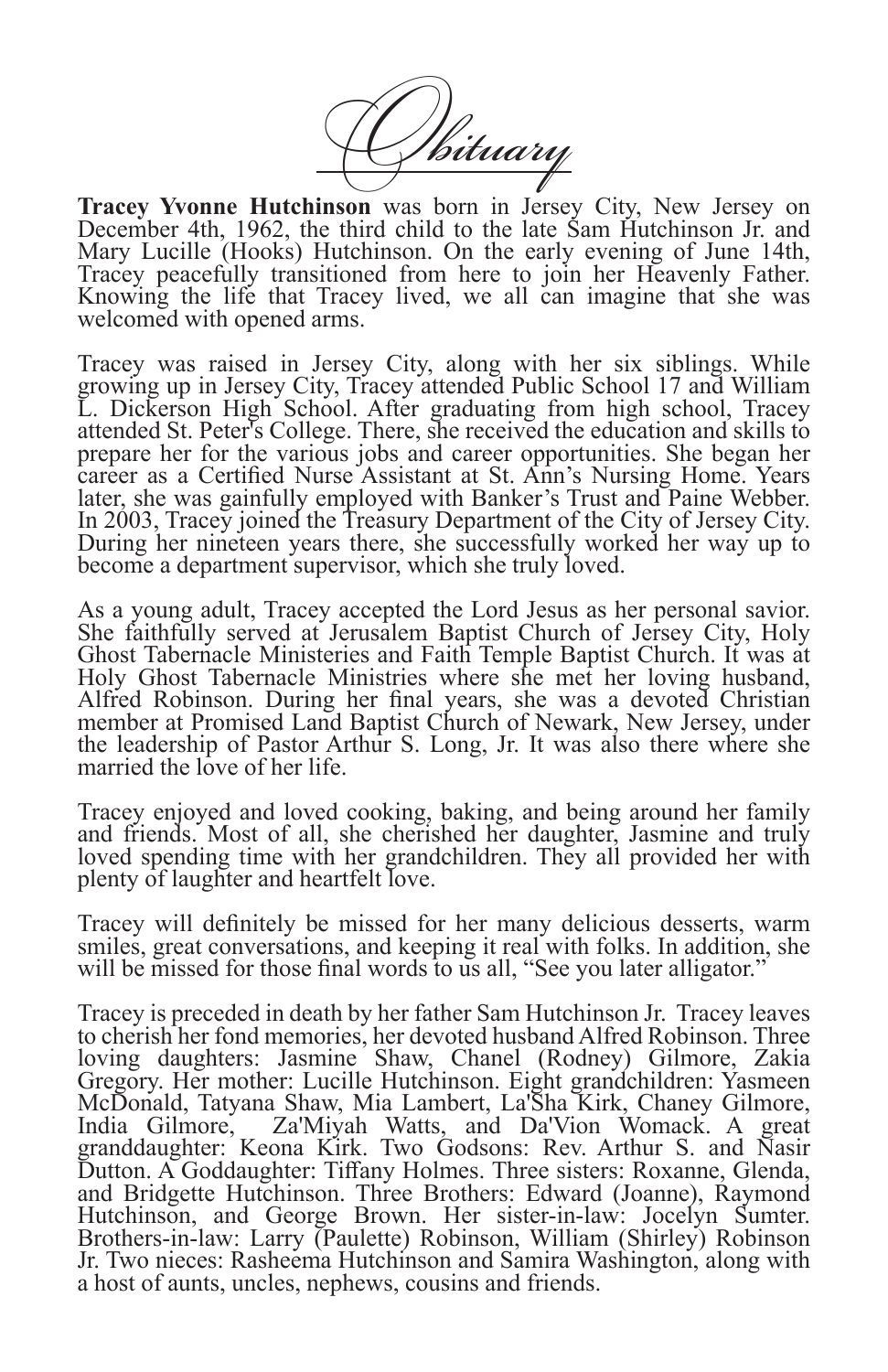Order of Pervice

| Pastor, Promised Land Baptist Church, Newark, NJ                    |
|---------------------------------------------------------------------|
| Processional "I Need You Now" Clergy & Family                       |
|                                                                     |
| Rev. Roosevelt Pinkston, Promised Land Baptist Church, Newark, NJ   |
| Pastor, Promised Land Baptist Church, Newark, NJ                    |
| Selection  "I Won't Complain"  Lamar Void                           |
|                                                                     |
| Resolutions<br>& Acknowledgement of CardsSis. Stephanie C. Pinkston |
| Two minute limit each speaker                                       |
|                                                                     |
|                                                                     |
|                                                                     |
| Final Viewing                                                       |
|                                                                     |

## **Final Repose**

Rosehill Cemetery Linden, New Jersey